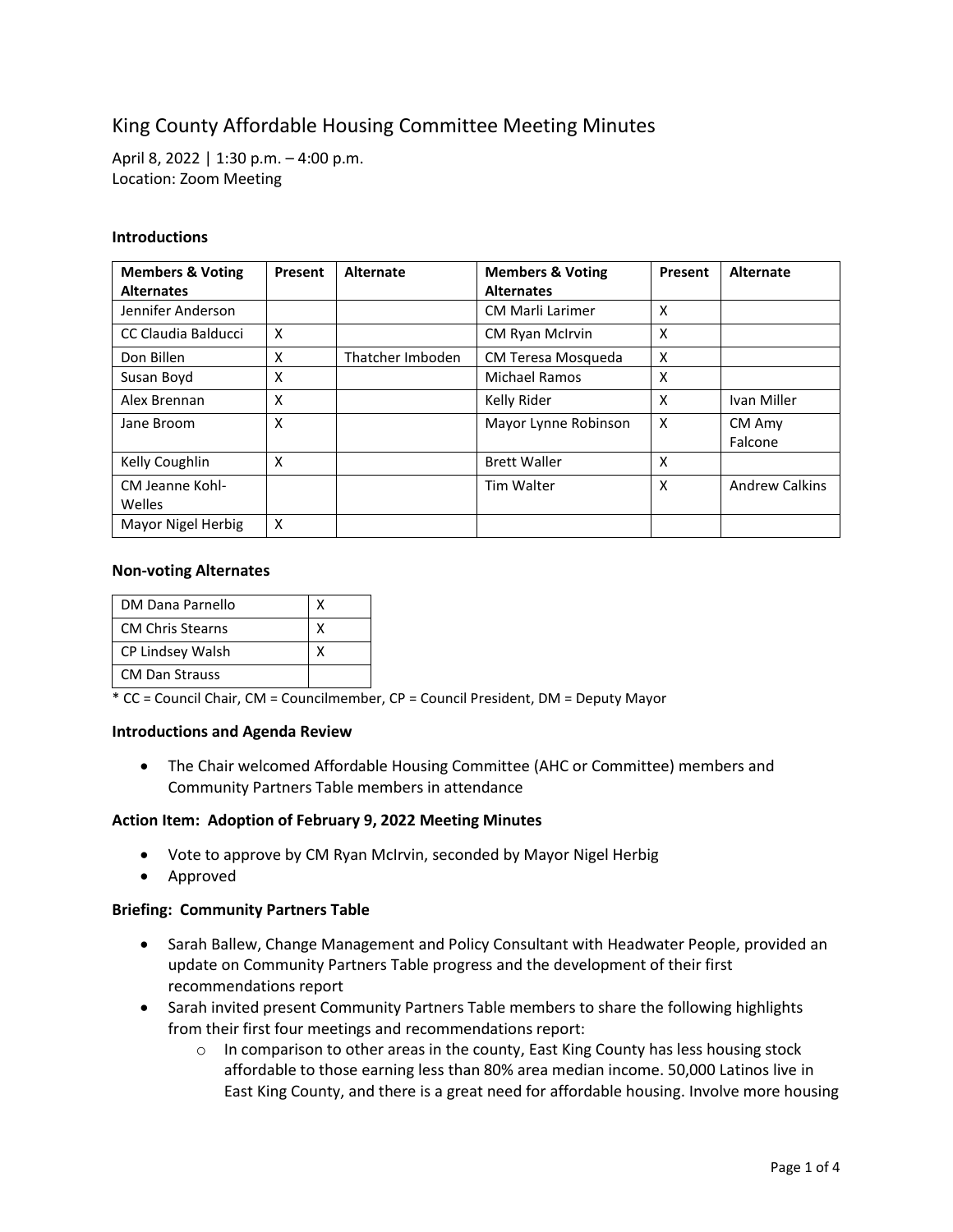developers of color in affordable housing projects to meet the needs of Black, Indigenous, and People of Color (BIPOC) communities more effectively.

- $\circ$  Ensure community members with disabilities have full access to all areas in their housing complexes and increase gender-diverse housing options.
- $\circ$  Make space for BIPOC communities to share their unique stories and needs. Think critically about how to build communities to support those needs. Increase housing stability to foster opportunity and eliminate potential future barriers.

## **Input: Growth Management Planning Council (GMPC) Motion 21-1**

- McCaela Daffern, lead staff to the Committee with King County's Department of Community and Human Services, briefed the AHC on GMPC Motion 21-1, including:
	- o AHC 2022 work phases
	- o Project updates
	- o Accountability framework considerations
	- o Summary overview of the framework actions:
		- 1a. Review plans
		- 1b. Review and certify plans
		- 2a. Monitor and report
		- 2b. Monitor, report, and require adjustments
- Members read the staff report for five minutes

## *Action 1a: Review Plans*

- McCaela reviewed Action 1a in detail
- Members were asked the following questions in a straw poll:
	- o Do you support the AHC offering early guidance and assistance to jurisdictions during the housing element drafting process?
		- Voting members all responded yes
	- o Do you support empowering the County AHC staff or AHC to review periodic updates to comprehensive plans and provide comments prior to adoption?
		- Voting members all responded yes
- The Chair opened up the floor for member discussion on *Action 1a*. Members discussed the following:
	- $\circ$  This action could be a beneficial step to advance housing planning across the county. Figure out how to create an independent and objective plan review process.
	- o Consider providing model code or plan sections. Create checklists of best practices for cities to implement. This action is a good middle ground and pursuing certification is not necessarily needed.
	- $\circ$  Continue exploring this action. There are concerns about capacity to do work, and uncertainty around what will make the most impact.
	- o Model code and resources would help constrained cities. The goal should be to create less burden on city staff.

## *Action 1b: Review and Certify Plans*

- McCaela reviewed *Action 1b* in detail
- Members were asked the following question in a straw poll: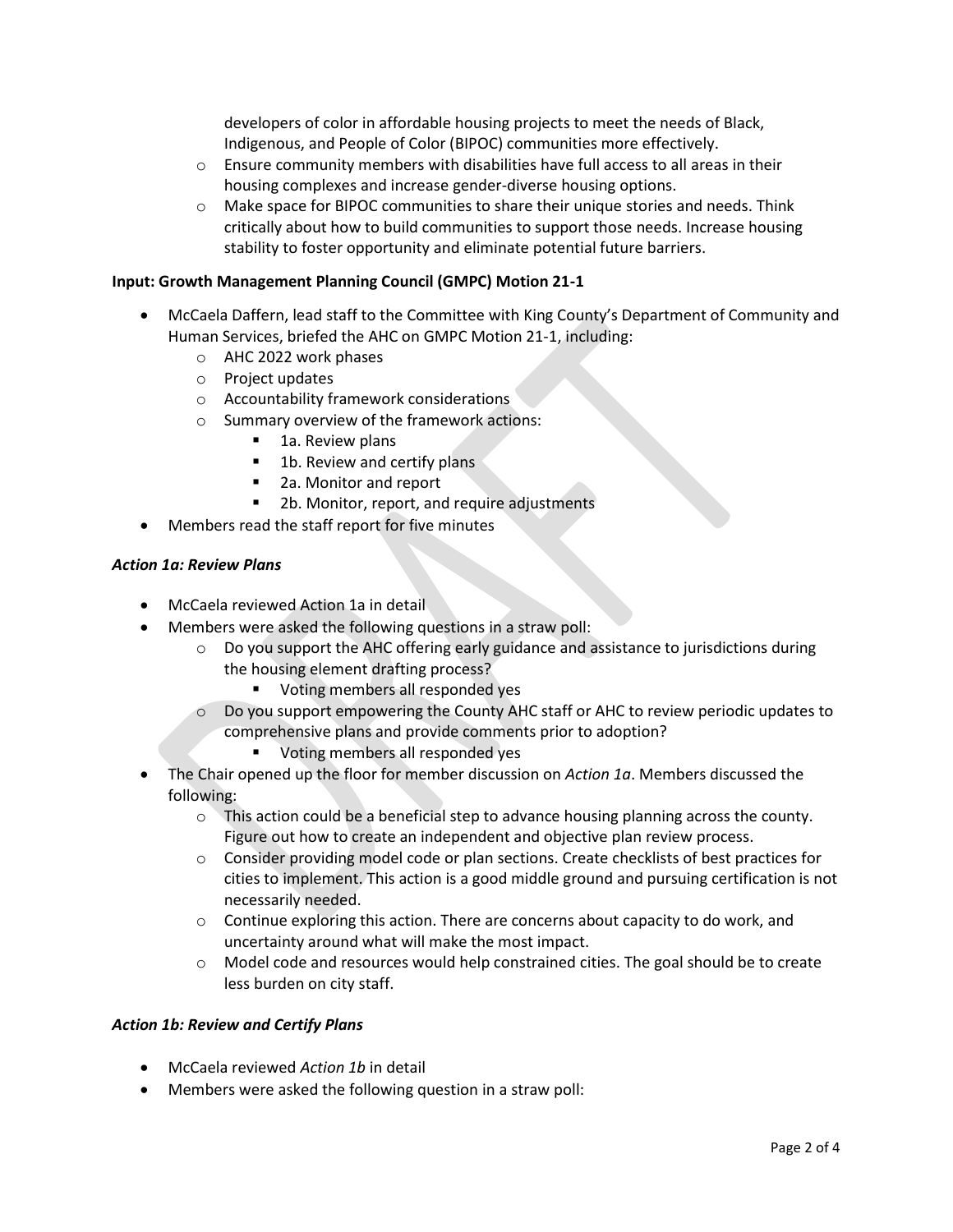- $\circ$  Do you support empowering the GMPC, with assistance from the AHC, to issue plan certification decisions?
	- 7 members responded no, 4 said yes, and 4 abstained or did not vote
- The Chair opened up the floor for member discussion on *Action 1b*. Members discussed the following:
	- $\circ$  Staff can flesh out a certification process in further detail. Certification may be valuable if paired with something objective like a checklist.
	- $\circ$  Agreement that there needs to be teeth for accountability to impact meaningful change. Support for staff coming back with more information on this action. Concerns with having enough time to do this well. More information and assurance from staff to see what this could look like for this comprehensive planning cycle would go a long way to get more support.
	- o Without a carrot, it doesn't make sense to pursue certification right now. A good set of goal metrics in the timeframe needed wouldn't be possible. A checklist of best practices is a good alternative. Certification may be more worthwhile in a future comprehensive plan update cycle.
	- $\circ$  The absence of a stick makes this action more collaborative and less imposing
	- $\circ$  No desire to take certification off the table yet, but questions remain about the amount of back and forth needed between jurisdictions and the County in this process
	- $\circ$  Agreement that having accountability shared across all cities is important. Futurewise has long advocated that Commerce certify comprehensive plans. One idea for a carrot if Commerce certifies a plan and someone appeals, Commerce provides funding for legal defense. Is there a way that the GMPC could pool funds to provide legal defense support for cities who get plans certified during this process?
	- $\circ$  Achieving buy-in from all parties and implementing this action within the needed timeframe is not pragmatic. *Action 1a* is collaborative and cooperative. *Action 1b* feels premature, especially given the timeline this year with only four AHC meetings remaining. More time is needed to get certification right.
	- $\circ$  Acknowledge the extra work this would require for cities. However, refrain from kicking the can down the road on accountability. There is a lot of agreement on goals but the "how" is challenging.
	- o Add more detail to *Action 1b*, bring it back to the Committee and see if members feel any differently
	- $\circ$  A Commerce staff member stated in the chat: "To address the local capacity issue, I do want to add that Commerce will be providing significant resources in this region in the next few years. There will be formula funding for each jurisdiction to do their periodic update, with a state checklist, coordinating with PSRC as well. Commerce also is implementing a proviso and providing optional grant funding to address middle housing, including significant technical assistance."

# *Action 2a: Monitor and Report*

- McCaela reviewed *Action 2a* in detail
- Members were asked the following questions in a straw poll:
	- $\circ$  Do you support modifying the current annual monitoring system to measure benchmark and data trends that more closely align with this framework?
		- Voting members all responded yes